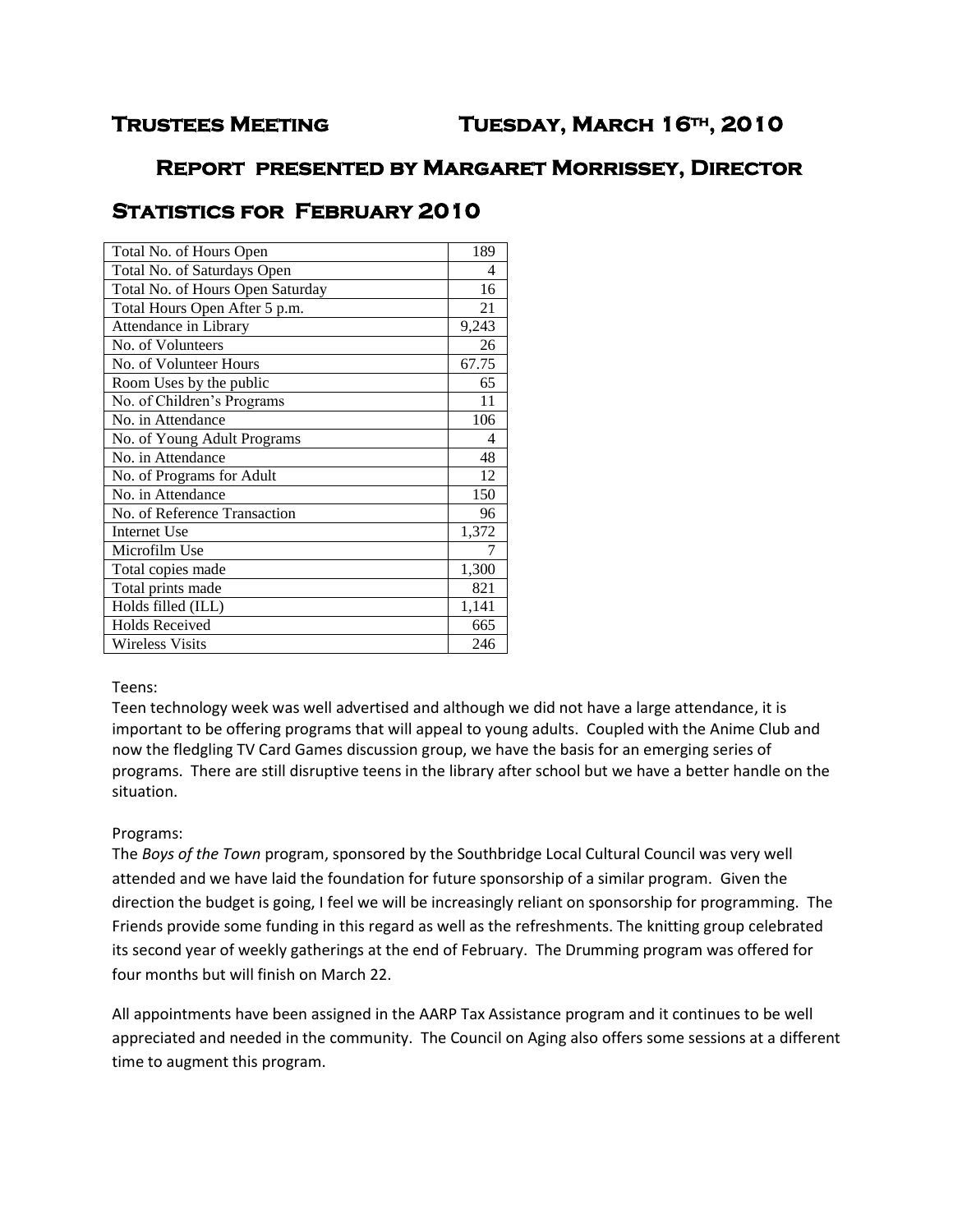Met with the three local agencies that provide literacy services through JEL and discussed best practice and future configurations

#### Budget

Thank you to the Board for the \$10,000 check for Materials for FY10 - second payment. The check was deposited on 3/12/10.

I would also like to thank the Chair, Joan Menard for attending the budget hearing with me. The FY11 budget directions were to submit a level funded budget but as we were underfunded in some line items as well as experiencing some unanticipated repairs, this is not possible. I am working on a proposal to present to the accountant to close this gap.

There was a discussion about the funding of the Materials a/c and the town will continue with the \$36,000 and is requesting a donation of funds from the Trustees, as has been given in the past. An indication that funding would be forthcoming but the exact amount was yet to be determined. It was anticipated that the amount needed to meet the State Aid requirements would be forthcoming.

Last week, I joined with librarians across the state who gathered at the State House to advocate for funding to support libraries. I met with the legislative aides and discussed our needs in Southbridge.

### Capital Account

I would like to request authorization to spend \$2,400 from Capital Account for repair of HVAC system (Johnson Controls) as we had a problem recently where the heating zone in the Adult Dept was not reaching the temperature.

### Building

The library hosted another state-wide meeting of Building Inspectors, and a group of Librarians, in the Pioppi Room as well as serving the usual demand from the community. The building has experienced some vandalism recently which has been reported to the police – there was graffiti sprayed on one exterior wall, the button for the handicapped door has been pulled off on a few occasion and we are changing to a different design to see if this may impede any future destruction.

### CMRLS – MLS

The Report of the transition team - an eighteen member committee charged with developing a plan to consolidate the six existing regions into one Massachusetts Library System (MLS), that will serve the entire Commonwealth was discussed. The necessity of the plan, is that line 7000-9401 of the MBLC budget has been reduced by over 28%. In FY11, delivery and interlibrary loan will continue. Bibliotemps, the temp staffing agency will no longer exist.

### **Staff**

Barbara Fish's father passed away last week and she has taken so time to be with her family. Karla Gartsu reported that the MA Dept. of Elementary and Secondary Education's day-long program *Closing the Gap for Early Literacy* was informative and was of benefit to participate in this seminar.